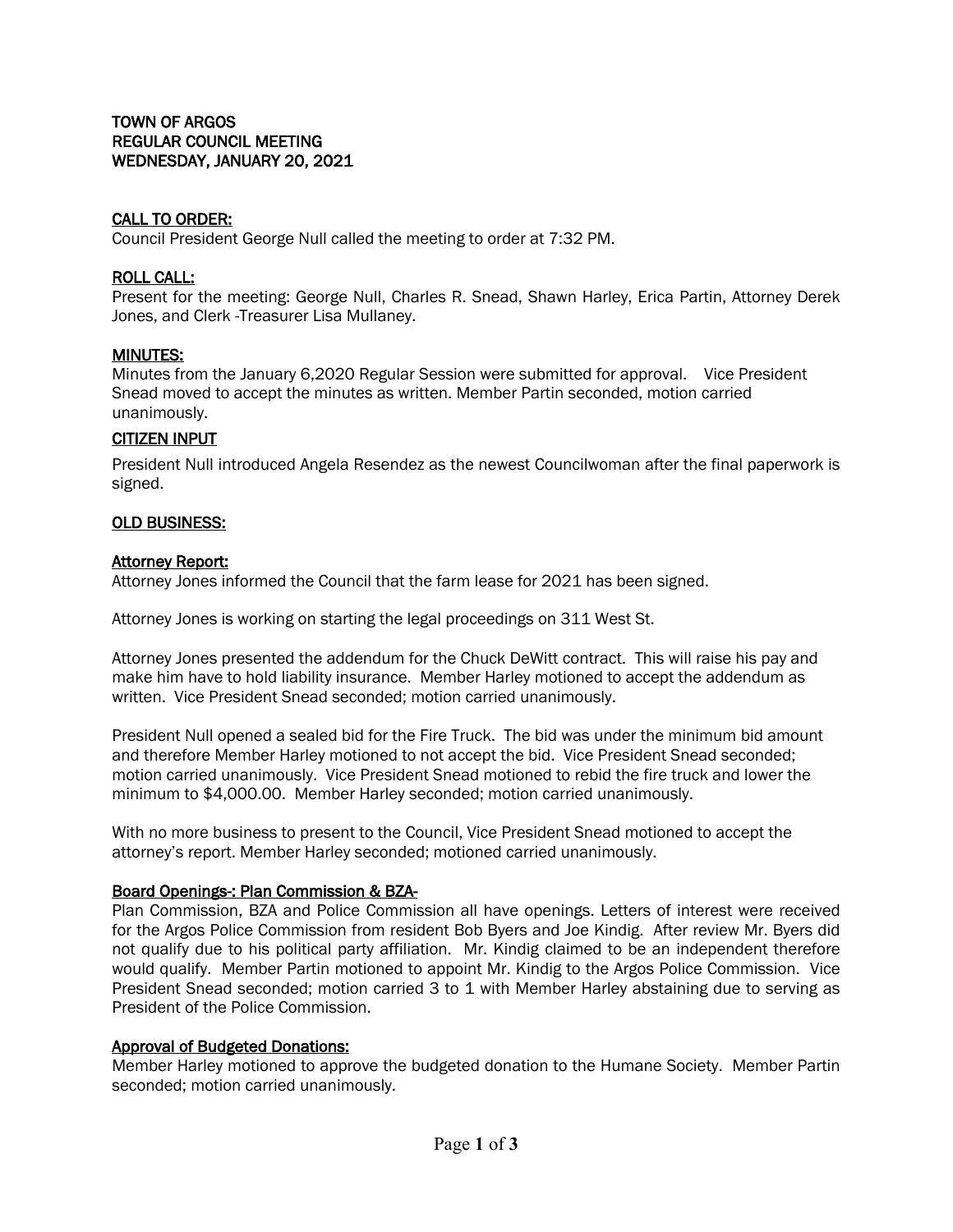Member Harley motioned to approve the donation to the American Legion. Member Partin seconded; motion carried unanimously.

Member Harley then motioned to table approval of the donation to the Council on Aging and have a representative come in and talk with the Council. Vice President Snead seconded; motion carried unanimously.

Member Harley motioned to table the approval of the donation to the Summer Kick Off Festival until they decide if it will take place this year. Member Partin seconded; motion carried unanimously.

# **Other Old Business:**

None

# *NEW Business:*

# Ordinance 2021-02 – The 2021-2 Salary Ordinance:

After a discussion Member Harley motioned to suspend the rules and pass Ordinance 2021-02 as written. Member Partin seconded; motion carried unanimously.

# Ordinance 2021-03- Fines and Fees:

After discussion Member Partin motioned suspend the rules and accept Ordinance 2021-03. Vice President Snead seconded; motion carried unanimously.

# Unsafe Board Appointment:

After a discussion President Null motioned to appoint Lisa Mullaney to the Marshall County Unsafe Board. Member Harley seconded; motion carried unanimously.

# B&R Rental Agreement:

After a discussion, the members agreed to table until the next meeting.

# 1832 Café Grant Application:

Tabled until the permits are paid for and criteria for grant is met.

# Other New Business:

President Null stated that the communications board for the sheriff's department met to discuss future fees. He stated fees could go up around two percent a year. President Null will keep the Council updated.

# Authorization of Payment of Budgeted Donations:

Member Harley asked for a workshop to go over budgeted donations. It will be discussed at 6:30pm on January 20,2021.

# Department Head Reports-

All department heads and the Economic Director submitted their reports for review.

Vice President Snead motioned to accept the department head reports. Member Partin seconded; motion carried unanimously.